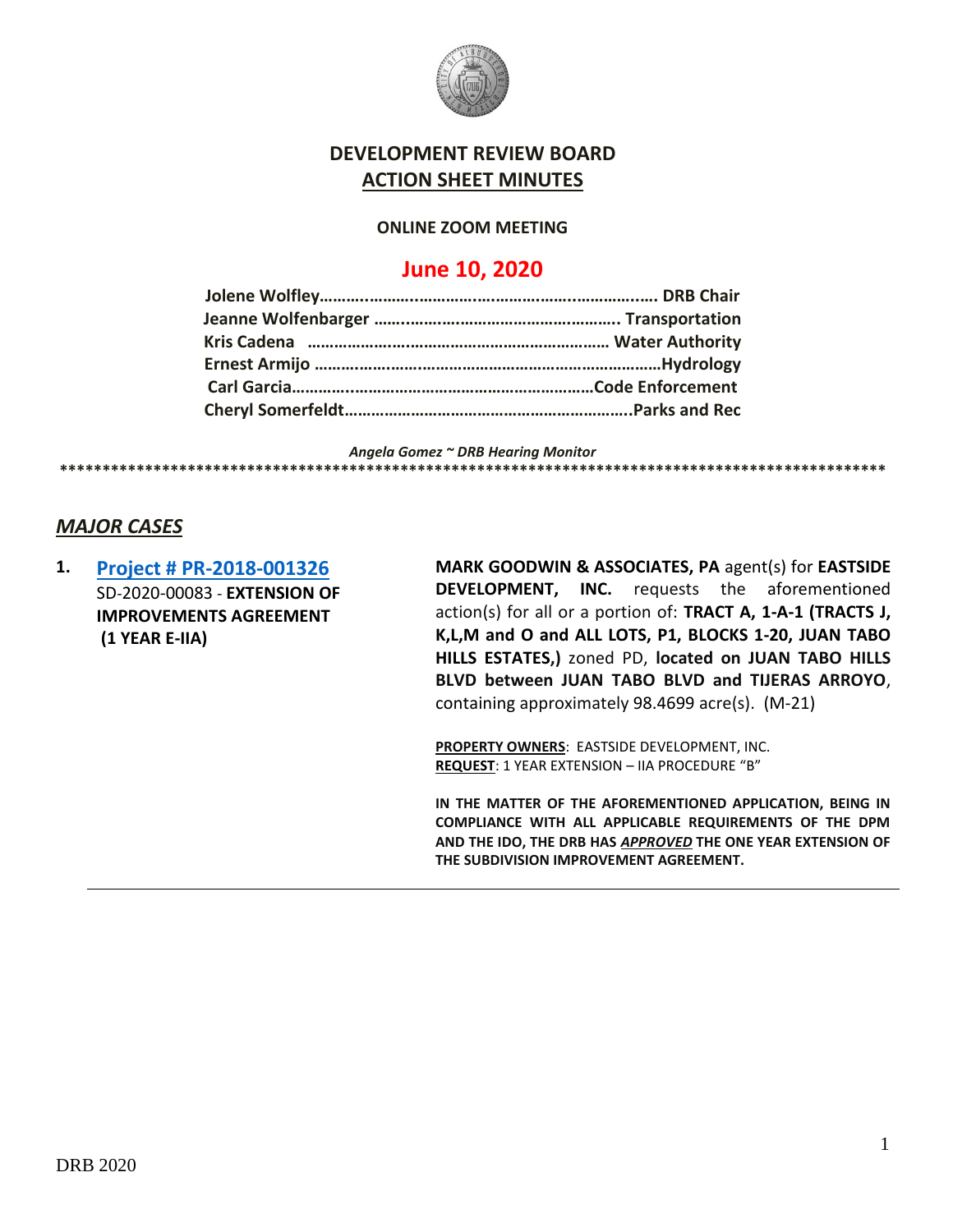| 2. | Project # PR-2019-002571<br>SD-2020-00097 - VACATION OF PUBLIC<br><b>EASEMENT</b><br>SD-2020-00098 - VACATION OF PUBLIC<br><b>EASEMENT</b>          | <b>DENNIS LORENZ</b> agent(s) for PHILLIP PICKARD - DCLP<br>TRUST request(s) the aforementioned action(s) for all or a<br>portion of: NORTHWEST CORNER, NEW MEXICO STATE<br>HIGHWAY DEPARTMENT, TRACT A UNIT A, NORTH<br>ALBUQUERQUE ACRES, zoned NR-LM, located at 7550 PAN<br>AMERICAN between SAN FRANCISCO NE and DEL REY AVE<br>NE, containing approximately 0.14 acre(s). (D-18)<br><b>PROPERTY OWNERS: PHILLIP PICKARD</b><br>REQUEST: VACATION OF PUBLIC DRAINAGE AND UTILITY EASEMENTS<br>DEFERRED TO JUNE 24TH, 2020.          |
|----|-----------------------------------------------------------------------------------------------------------------------------------------------------|------------------------------------------------------------------------------------------------------------------------------------------------------------------------------------------------------------------------------------------------------------------------------------------------------------------------------------------------------------------------------------------------------------------------------------------------------------------------------------------------------------------------------------------|
|    | <b>MINOR CASES</b>                                                                                                                                  |                                                                                                                                                                                                                                                                                                                                                                                                                                                                                                                                          |
| 3. | Project # PR-2019-002332<br>SD-2020-00085 - PRELIMINARY/FINAL<br><b>PLAT</b>                                                                        | ARCH + PLAN LAND USE CONSULTANTS agent(s) for FRANK<br>& MARY PADILLA request(s) the aforementioned action(s)<br>for all or a portion of: MAP 38 300-A1, LANDS OF MASTER,<br>BORIN AND MEMMER zoned R-A, located at 2743 CARSON<br>RD NW between MONTOYA ST NW and RIO GRAND BLVD<br>NW, containing approximately 0.92acre(s). (H-12)<br>PROPERTY OWNERS: FRANK & MARY PADILLA<br>REQUEST: CREATE 2 LOTS FROM ONE EXISTING LOTS<br>DEFERRED TO JUNE 24TH, 2020.                                                                          |
| 4. | Project # PR-2020-003638<br>SD-2020-00101 - PRELIMINARY/FINAL<br><b>PLAT</b><br>VA-2020-00146 - SIDEWALK VARIANCE<br>VA-2020-00147 - ALLEY VARIANCE | JAG PLANNING & ZONING LLC - JUANITA GARCIA agent(s)<br>for <b>BRIAN TYREE</b> request(s) the aforementioned action(s)<br>for all or a portion of: LOTS 5 thru 9 BLOCK 4, MONTE<br>VISTA ADDITION zoned MX-M, located at 3710 & 3716<br><b>CAMPUS BLVD NE between AMHERST DR NE and CARLISLE</b><br>BLVD NE, containing approximately 0.2005 acre(s). (K-16)<br><b>PROPERTY OWNERS: BRIAN TYREE and SANDRA MCDONALD</b><br><b>REQUEST:</b> CREATE 1 LOT FROM 5, SIDEWALK VARIANCE ALLEY WIDTH<br>VARIANCE<br>DEFERRED TO JUNE 24TH, 2020. |
|    |                                                                                                                                                     |                                                                                                                                                                                                                                                                                                                                                                                                                                                                                                                                          |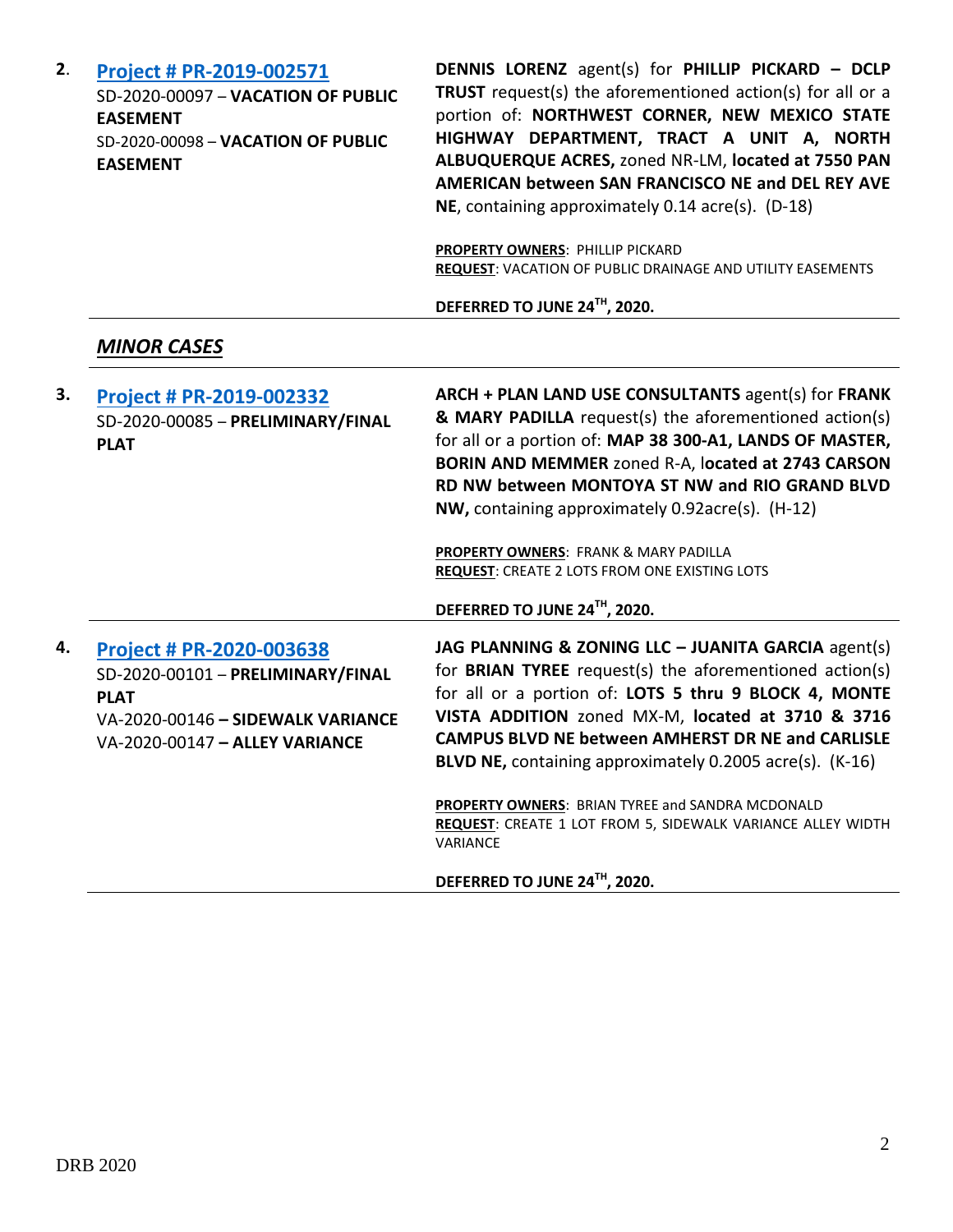| 5. | Project # PR-2019-002281<br>SD-2020-00100 - PRELIMINARY/FINAL<br><b>PLAT</b><br>VA-2020-00145 - VARIANCE TO STREET<br><b>WIDTH</b> | JAG PLANNING & ZONING LLC agent(s) for JOE AZAR -<br>AZAR PROPERTIES LLC request(s) the aforementioned<br>action(s) for all or a portion of: LOT 86, LOS ALAMOS<br>ADDITION, zoned MX-T, located at 321 SANDIA RD NW<br>and MONTANO RD NW and OSUNA RD NW, containing<br>approximately 0.771 acre(s). (F-14)                                                                                                                                 |
|----|------------------------------------------------------------------------------------------------------------------------------------|----------------------------------------------------------------------------------------------------------------------------------------------------------------------------------------------------------------------------------------------------------------------------------------------------------------------------------------------------------------------------------------------------------------------------------------------|
|    |                                                                                                                                    | PROPERTY OWNERS: AZAR PROPERTIES LLC<br>REQUEST: PRELIMINARY and FINAL PLAT, VARIANCE TO DPM STREET<br>WIDTH INFRASTRUCTURE LIST                                                                                                                                                                                                                                                                                                             |
|    |                                                                                                                                    | IN THE MATTER OF THE AFOREMENTIONED APPLICATION,<br>BEING IN COMPLIANCE WITH ALL APPLICABLE REQUIREMENTS<br>OF THE DPM AND THE IDO, WITH THE SIGNING OF THE<br>INFRASTRUCTURE LIST DATED JUNE 10TH, 2020, THE DRB HAS<br>APPROVED THE PRELIMINARY/FINAL PLAT. FINAL SIGN OFF IS<br><b>DELEGATED TO: PLANNING FOR UTILITY COMPANIES</b><br>SIGNATURES, AMAFCA SIGNATURE, AGIS DXF AND FOR THE<br>INFRASTRUCTURE IMPROVEMENTS AGREEMENT (IIA). |
|    |                                                                                                                                    | IN THE MATTER OF THE AFOREMENTIONED APPLICATION,<br>BEING IN COMPLIANCE WITH ALL APPLICABLE REQUIREMENTS<br>OF THE DPM AND THE IDO, THE DRB HAS APPROVED THE<br><b>VARIANCE TO STREET WIDTH.</b>                                                                                                                                                                                                                                             |
| 6. | <b>Project # PR-2019-001935</b><br>VA-2020-00128 - WAIVER TO IDO<br>$5-5(l)(1)(e)$                                                 | JACQUELINE FISHMAN, AICP agent(s) for GARY HINES<br>request(s) the aforementioned action(s) for all or a portion<br>of: 38A BLOCK A, SOMBRA DEL MONTE zoned MX-L,<br>located at 2505 WYOMING BLVD NE between MENAUL<br>BLVD and CANDELARIA RD, containing approximately<br>$0.4364$ acre(s). (H-19)                                                                                                                                          |
|    |                                                                                                                                    | <b>PROPERTY OWNERS: HINES LLC</b><br>REQUEST: DRIVE THRU OR DRIVE UP FACILITY DESIGN                                                                                                                                                                                                                                                                                                                                                         |
|    |                                                                                                                                    | IN THE MATTER OF THE AFOREMENTIONED APPLICATION,<br>BEING IN COMPLIANCE WITH ALL APPLICABLE REQUIREMENTS<br>OF THE DPM AND THE IDO, THE DRB HAS APPROVED THE<br>WAIVER AS SHOWN ON EXHIBIT IN THE PLANNING FILE.                                                                                                                                                                                                                             |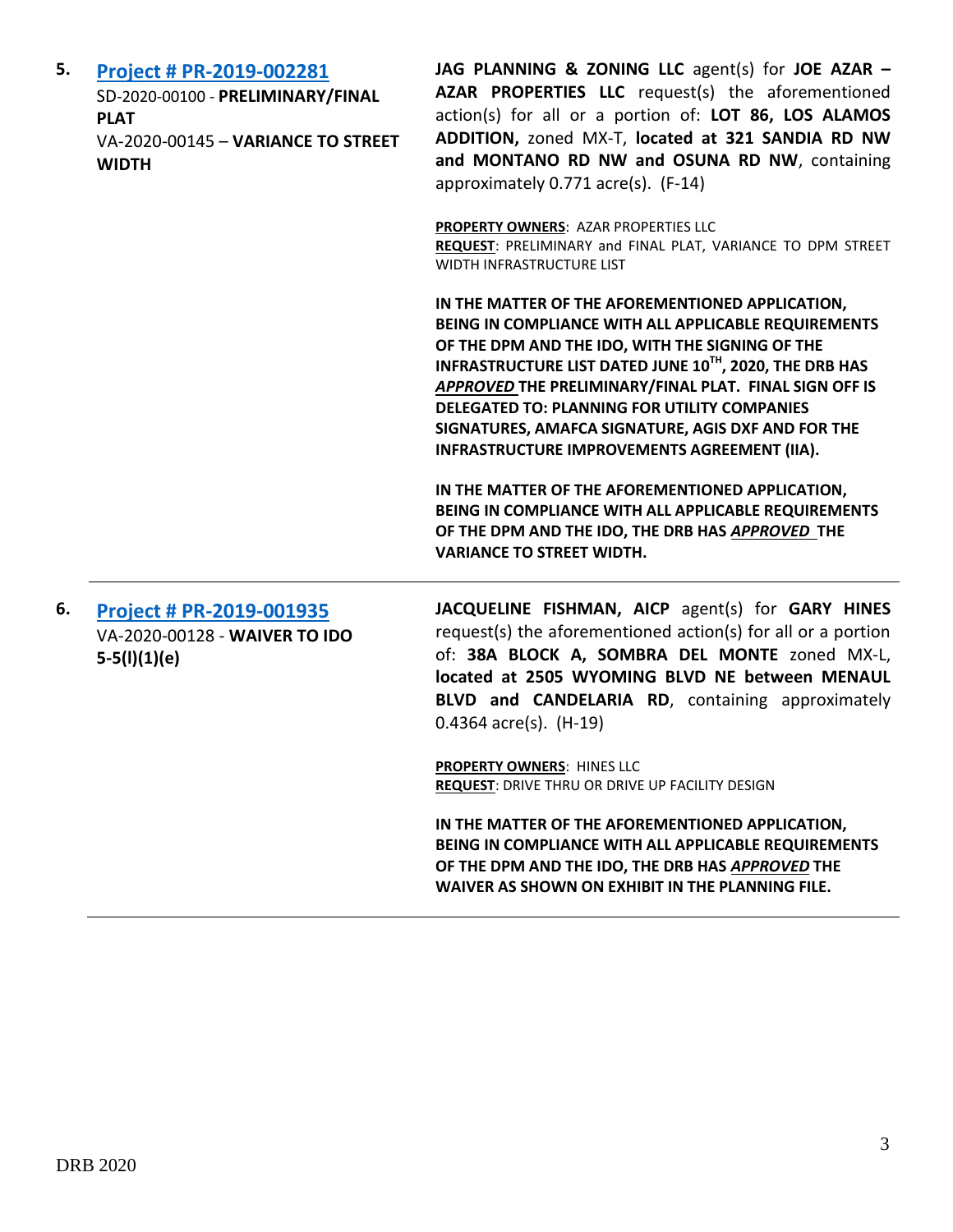**7. [Project # PR-2020-003659](http://data.cabq.gov/government/planning/DRB/PR-2020-003659/DRB%20Submittals/PR-2020-003659_Jun_03_2020/Application/PR-2020-003659%20Preliminary%20Plat%20Submittal.pdf)** SD-2020-00089 – **PRELIMINARY/FINAL PLAT**

**CSI – CARTESIAN SURVEYS INC.** agent(s) for **PRESBYTERIAN HEALTHCARE SERVICES** request(s) the aforementioned action(s) for all or a portion of: **LOTS 1 and 2, KASEMAN MEDICAL PLAZA, Lots 1,2, and N'ly ½ of LOT 3, EAST END ADDITION**, zoned MX-M, located at **8324 CONSTITUTION PL NE between WYOMING BLVD NE and KASEMAN CT NE**, containing approximately 1.4113 acre(s). (J-19)*[Deferred from 6/3/20]*

**PROPERTY OWNERS**: PRESBYTERIAN HEALTHCARE SERVICES **REQUEST**: INTERIOR LOT LINE ELIMINATION TO CREATE ONE LOT FROM 5 EXISTING LOTS

**IN THE MATTER OF THE AFOREMENTIONED APPLICATION, BEING IN COMPLIANCE WITH ALL APPLICABLE REQUIREMENTS OF THE DPM AND THE IDO, WITH THE SIGNING OF THE INFRASTRUCTURE LIST DATED JUNE 10TH, 2020, THE DRB HAS**  *APPROVED* **THE PRELIMINARY/FINAL PLAT. FINAL SIGN OFF IS DELEGATED TO: UTILITY COMPANIES SIGNATURES, AGIS DXF AND THE INFRASTRUCTURE IMPROVEMENTS AGREEMENT (IIA).**

### *SKETCH PLAT*

| 8. | <b>Project # PR-2020-003918</b><br>PS-2020-00052 - SKETCH PLAT | MICHELLE NEGRETTE, STRATA DESIGN agent(s) for JOHN<br>AND JASMINE PITCHER request(s) the aforementioned<br>action(s) for all or a portion of: C-1-A & C-2-A-1-A-1, zoned<br>R-1D, located on SAN ANTONIO between MONTGOMERY<br>and TRAMWAY containing approximately 1.7 acre(s).<br>$(E-22)$     |
|----|----------------------------------------------------------------|--------------------------------------------------------------------------------------------------------------------------------------------------------------------------------------------------------------------------------------------------------------------------------------------------|
|    |                                                                | <b>PROPERTY OWNERS: SAUVIGNON HOMEOWNERS</b><br><b>REQUEST: SKETCH PLAT REVIEW AND COMMENT</b>                                                                                                                                                                                                   |
|    |                                                                | DEFERRED TO JUNE 17TH, 2020                                                                                                                                                                                                                                                                      |
| 9. | Project # PR-2020-003899<br>PS-2020-00049 - SKETCH PLAT        | RIO GRANDE ENGINEERING agent(s) for JENNIFER SOULE<br>request(s) the aforementioned action(s) for all or a portion<br>of: TRACT 22 VOLCANO CLIFFS SUBD UNIT 6, zoned RA-1,<br>located on QUIVIRA DR between VISTA VIEJA AVE AND<br><b>RETABLO RD</b> containing approximately 7.8 acre(s). (D-9) |
|    |                                                                | <b>PROPERTY OWNERS: BARBARA A MUELLER</b><br><b>REQUEST: SKETCH PLAT REVIEW AND COMMENT</b>                                                                                                                                                                                                      |
|    |                                                                | THE SKETCH PLAT WAS REVIEWED AND COMMENTS WERE<br><b>PROVIDED</b>                                                                                                                                                                                                                                |